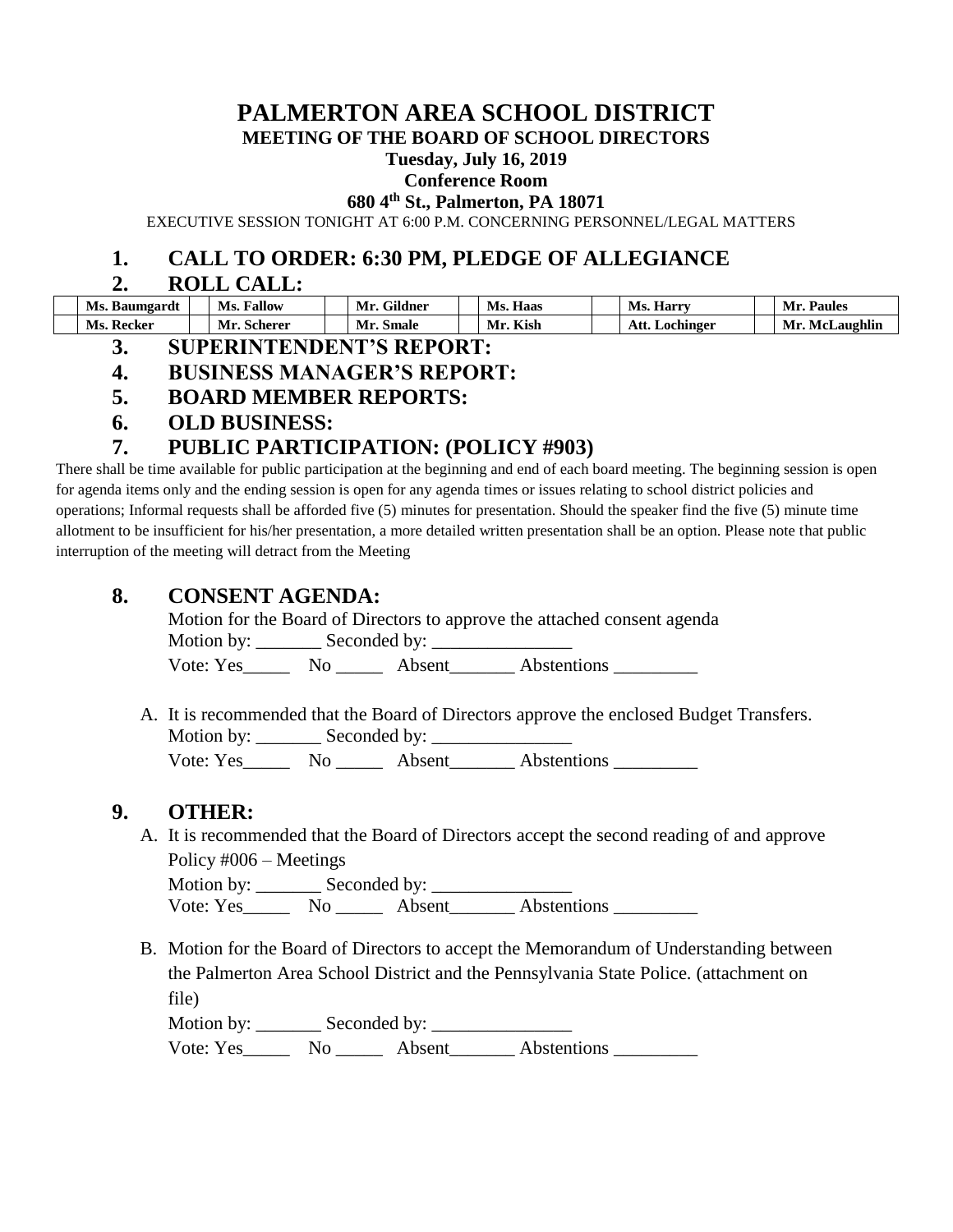- C. Motion for the Board of Directors to accept the Memorandum of Understanding between the Palmerton Area School District and the Palmerton Police. (attachment on file) Motion by: \_\_\_\_\_\_\_\_ Seconded by: \_\_\_\_\_\_\_\_\_\_ Vote: Yes No Absent Abstentions
- D. Motion for the Board of Directors to approve Brian Recker as a Volunteer Softball Coach for the 2019-2020 school year. Motion by: \_\_\_\_\_\_\_ Seconded by: \_\_\_\_\_\_\_\_\_\_\_\_\_\_\_ Vote: Yes\_\_\_\_\_\_\_ No \_\_\_\_\_\_ Absent\_\_\_\_\_\_\_ Abstentions \_\_\_\_\_\_\_\_\_\_\_\_\_\_\_\_\_\_\_\_\_\_\_\_\_\_\_
- E. Motion for the Board of Directors to approve the adjudication in the Paula Husar Palmerton Area School District Board Dismissal Hearing as presented by Robert T. Yurchak, Esquire, Independent Hearing Officer.

Motion by: \_\_\_\_\_\_\_\_\_\_\_ Seconded by:

Vote: Yes\_\_\_\_\_\_\_\_\_ No \_\_\_\_\_\_\_\_ Absent\_\_\_\_\_\_\_\_\_ Abstentions

#### **10. INFORMATION ITEMS:** (Enclosures)

A. Board Summary

# **11. PUBLIC PARTICIPATION:**

### **12. FOR THE GOOD OF THE ORDER:**

### **13. ADJOURNMENT:**

 Motion by: \_\_\_\_\_\_ Seconded by: \_\_\_\_\_\_\_\_\_\_\_\_\_\_\_\_\_\_ Vote: Yes\_\_\_\_\_\_\_\_\_ No \_\_\_\_\_\_\_\_\_ Absent\_\_\_\_\_\_ Abstentions \_

# **PASD MEETING SCHEDULE:**

**Workshop:** Tuesday, August 6, 2019 at 5:30 PM **BOE Meeting:** Tuesday, August 20, 2019, at 6:30 PM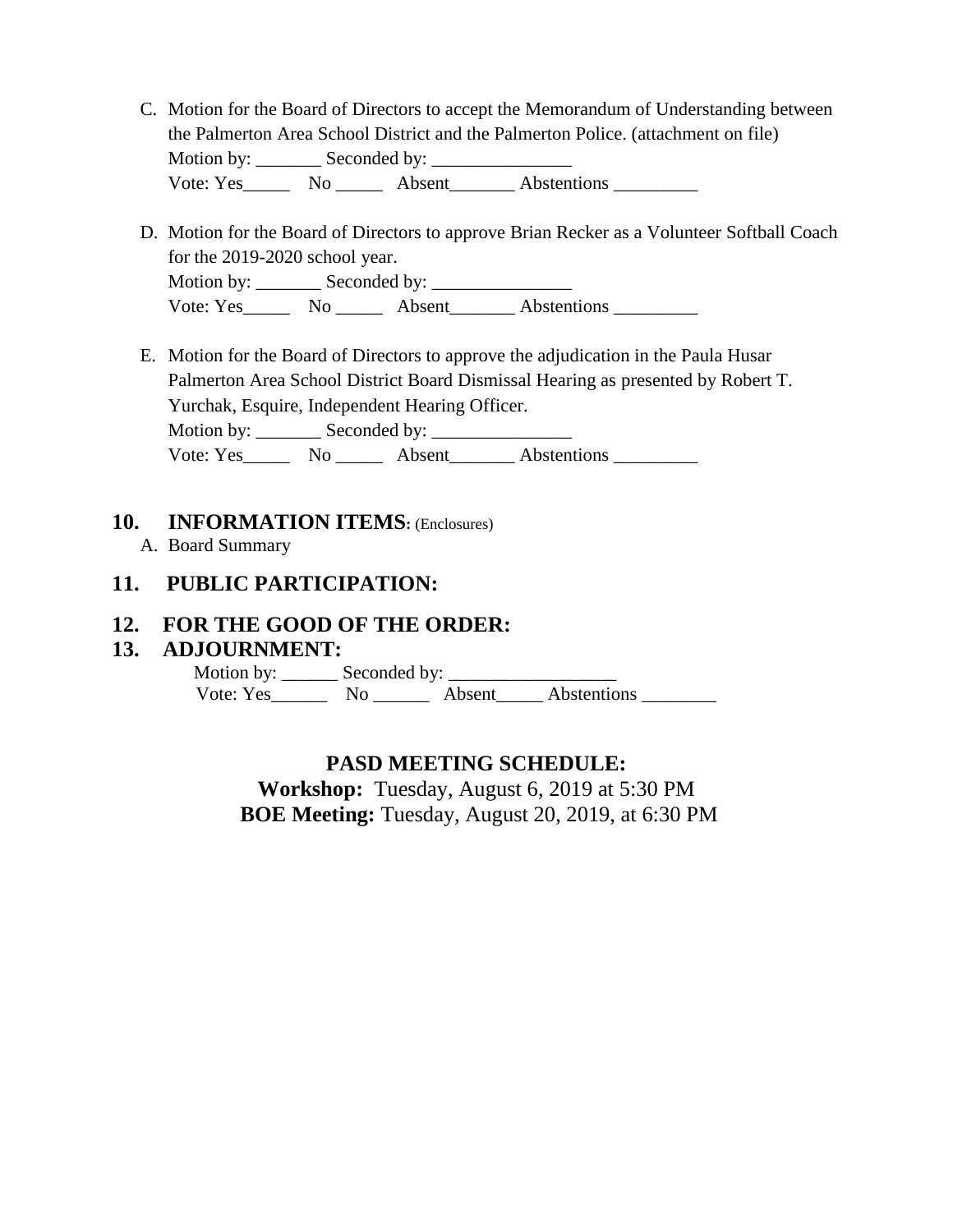# **PALMERTON AREA SCHOOL DISTRICT Consent Agenda Tuesday, July 16, 2019**

### **1. MEETING MINUTES:**

Approve the minutes from the June 18th, 2019 Board Meeting, July  $2<sup>nd</sup>$ , 2019 CPCT Committee Meeting, July 2<sup>nd</sup>, 2019 Policy Committee Meeting, and July 2<sup>nd</sup>, 2019 Buildings and Grounds Committee Meeting

# **2. APPROVAL OF FINANCIAL REPORTS FOR DISTRICT ACCOUNTS:**

Approve the financial reports listed below:

A. Treasurer's Report

B. Accounts Payable

# **4. PERSONNEL:**

A. Approve the removal of Kianna Marlatt from our substitute teacher list.

| B. Approve the following CAC positions for the 2019-2020 school year: |                               |          |  |  |
|-----------------------------------------------------------------------|-------------------------------|----------|--|--|
| Miranda Allen                                                         | Art/Music/Tech Ed. Co-Advisor | \$860.50 |  |  |
| Whitney Kern                                                          | Art/Music/Tech Ed. Co-Advisor | \$860.50 |  |  |

C. Approve the following Advisors for the 2019-2020 school year:

| Kristin Heller        | Environmental Club – Towamensing               | \$1,173 |
|-----------------------|------------------------------------------------|---------|
|                       | Natalie Madeira Chorus - Towamensing           | \$1,523 |
| Krystle Meglio        | $Yearbook - Towamensing$                       | \$772   |
| Jodi Kocher           | Co-adviser Student Council – Towamensing \$386 |         |
| <b>Stacey Olewine</b> | Co-adviser Student Council – Towamensing \$386 |         |

D. Approve the following extracurricular positions for the 2019-2020 school year:

| <b>Bob Hock</b>     | Softball Head Coach             | \$4,054 |
|---------------------|---------------------------------|---------|
| Rodney Strohl       | 1/2 Asst. Softball Coach        | \$1,331 |
| Jen Denaro          | 1/2 Asst. Softball Coach        | \$1,331 |
| Phil Acker          | 1/2 Asst. Softball Coach        | \$1,331 |
| Sam Curcio          | 1/2 Asst. Softball Coach        | \$1,331 |
| Tori Gollie         | <b>Volunteer Softball Coach</b> |         |
| Nikki Boccia        | <b>Volunteer Softball Coach</b> |         |
| Mike Gombert        | <b>Track Head Coach</b>         | \$4,054 |
| Fran Gough          | <b>Asst. Track Coach</b>        | \$2,662 |
| Wynnie Cseh         | <b>Asst. Track Coach</b>        | \$2,662 |
| Jim Hay             | <b>Asst. Track Coach</b>        | \$2,662 |
| <b>Steve Semmel</b> | <b>Asst. Track Coach</b>        | \$2,662 |
| <b>Tyrone Lewis</b> | 1/2 Asst. Track Coach           | \$1,331 |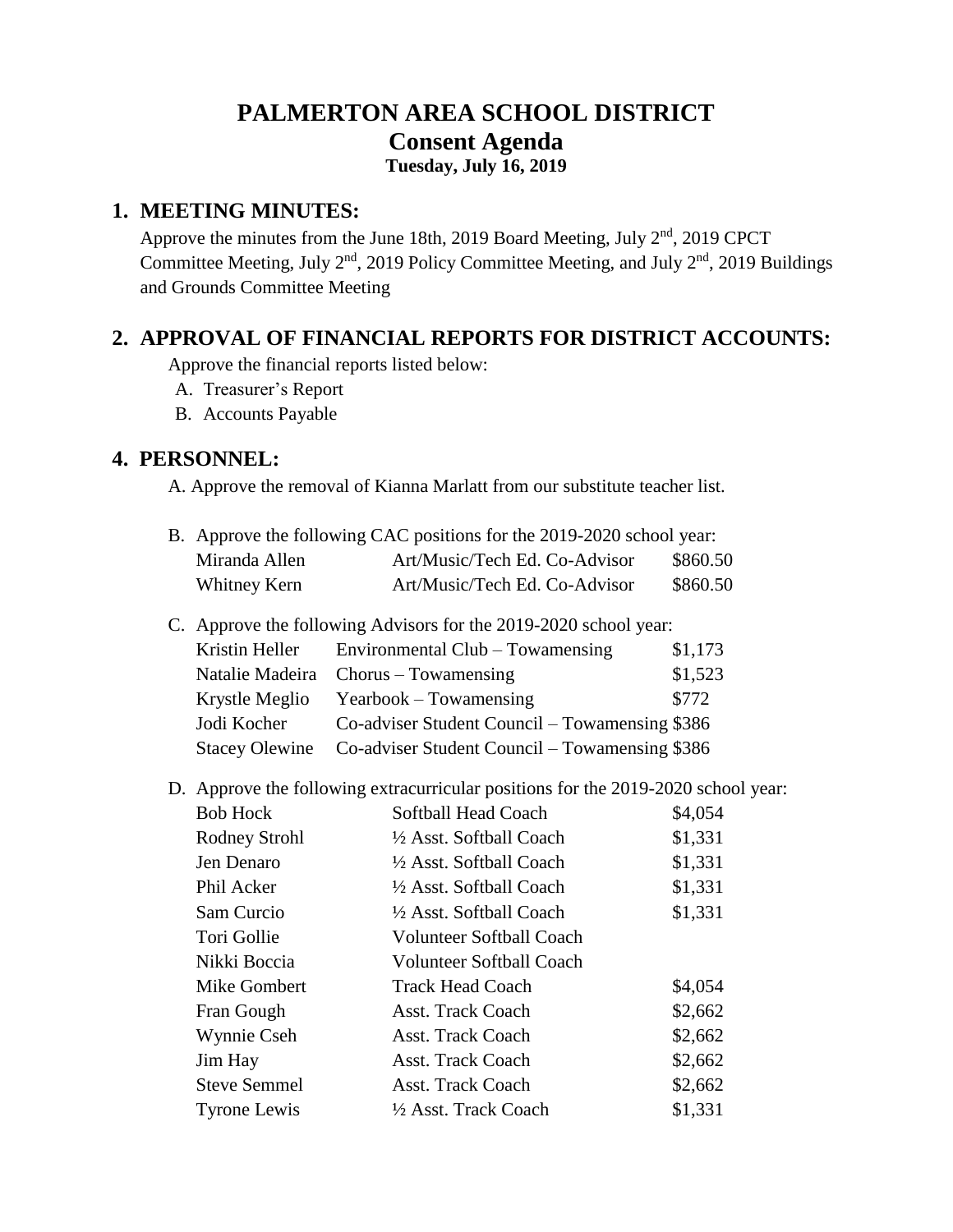| <b>Matt Kosciolek</b>    | <b>MS Track Coach</b>        | \$2,662 |
|--------------------------|------------------------------|---------|
| Randi Freed              | <b>Volunteer Track Coach</b> |         |
| <b>Michael Martinez</b>  | <b>Volunteer Track Coach</b> |         |
| <b>Austin Cseh</b>       | <b>Volunteer Track Coach</b> |         |
| <b>Melissa Martinez</b>  | <b>Volunteer Track Coach</b> |         |
| Kerri Jahelka            | <b>Volunteer Track Coach</b> |         |
| Jen Danzeisen            | Tennis Head Coach            | \$2,438 |
| <b>Christopher Frace</b> | 1/2 Asst. MS Football Coach  | \$2,018 |
| <b>Austin Cseh</b>       | 1/2 Varsity Assistant Coach  | \$2,018 |
| Tara Frantz              | MS Field Hockey Coach        | \$2,662 |
| <b>Heather Long</b>      | MS Field Hockey Volunteer    |         |

- E. Approve Rhianna Rivera as an Instructional Assistant for the High School Life Skills classroom at the rate of \$15.35/hour, effective August 20, 2019.
- F. Approve Carol Taylor as a short-term Music Sub at Towamensing, effective August 26, 2019.
- G. Approve Amy Carrelli as an Assistant Head Chef (5.5 hours/day) at the High School starting the 2019-2020 school year.
- H. Approve Maria Lear as High School Guidance Counselor effective July 17<sup>th</sup>, 2019, Masters, Step 2, \$47,750.
- I. Approve Kristen Perdew as a High School Special Education Teacher, effective August 20th, 2019, at Masters, Step 5, \$50,250.
- J. Approval to advertise for two Special Education Instructional Aide positions.

# **5. OTHER:**

- A. Approve the 2019-2020 Coaches' Handbook/Athletic Code of Conduct.
- B. Approve the 2019-2020 Athletic Ticket Prices & Season Pass Prices as listed on the attached schedule (attachment on file)
- C. Approve the agreement with The Meadows School for the 2019-2020 and 2020-2021 school years at the rate of \$67 per day as needed.
- D. Accept the donation of \$200.00 from Terri Trotter for the SS Palmer Gifted Program.